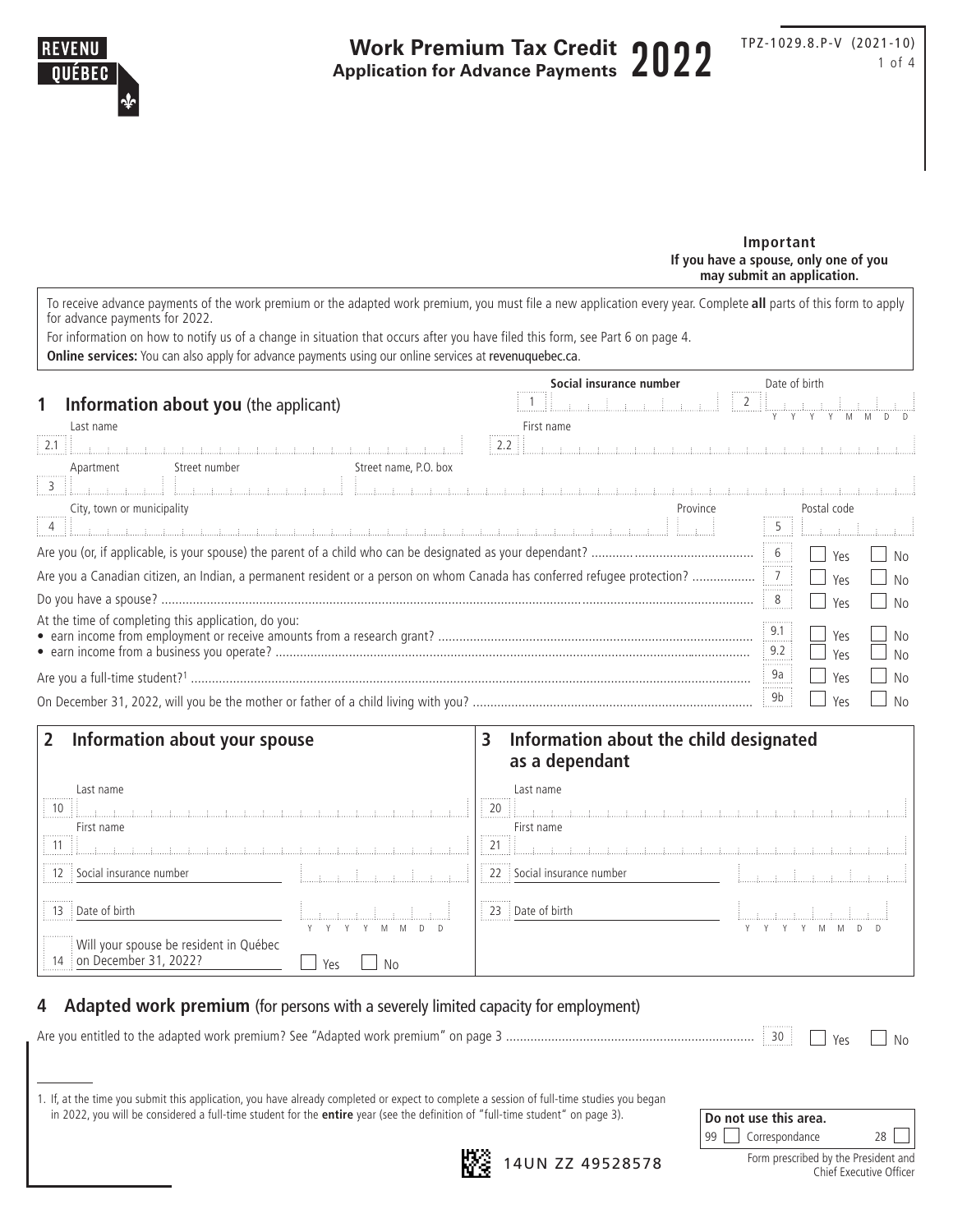# 2 of 4 **5 Estimated income and deductions for 2022**

# **Estimated income**

Gross **employment** income (including tips), research grants (except expenses incurred to carry out the research) and Wage Earner Protection Program payments<sup>2</sup>

Net **business** income earned as an individual in business. For a net loss, enter 0.<sup>2</sup> 61 **... 61 ... 61 ... 61** ... 61 ... 61 ... 61 ... 61 ... 61 ... 61 ... 61 ... 61 ... 61 ... 61 ... 61 ... 61 ... 61 ... 61 ... 61 ... 61 ... 61 ... 61 ... 61 ... 61 ... 61 ... 61 ... 61 ... 61

Employment Insurance benefits and parental insurance benefits, disability pension under the Québec Pension Plan or Canada Pension Plan, and amounts from a government work incentive program and the control of the control of the control of the control of the control of the control of the control of the control of the control of the control of the control of the control of th

Scholarships, bursaries or fellowships  $\begin{array}{ccc} 55 & 5 \\ 55 & 5 \end{array}$   $\begin{array}{ccc} 55 & 5 \\ 57 & 5 \end{array}$   $\begin{array}{ccc} 55 & 5 \\ 57 & 5 \end{array}$   $\begin{array}{ccc} 57 & 5 \\ 58 & 5 \end{array}$   $\begin{array}{ccc} 57 & 5 \\ 58 & 5 \end{array}$ 

Other estimated income for 2022 (for example, investment income, income from the rental of property, taxable support payments, last-resort financial assistance

#### **Estimated deductions**

Amounts that you or your spouse expects to deduct for 2022 (for example, contributions to a registered retirement savings plan (RRSP), contributions to a registered pension plan, employment expenses and deductions and, if applicable, a net business loss). Refer to lines 201 to 252 and line 164 (in the case of a net

# **6 Information about the business**

Complete this part only if you entered an amount on line 51 or line 61.

| Name of business you operate          | Identification number |
|---------------------------------------|-----------------------|
| .                                     |                       |
| $\frac{1}{2}$ 75<br>                  |                       |
| Name of business your spouse operates | Identification number |
|                                       |                       |
| $\rightarrow$ $\rightarrow$           | 78 :                  |
| .                                     |                       |

# **7 Documents to enclose with the form**

Make sure you enclose the documents requested below with the form.

#### **A photocopy of a pay slip**<sup>3</sup>

If you earn employment income, enclose a photocopy of your **most recent** pay slip or a letter from your employer specifying the gross remuneration.

|  |  |  | $\Box$ A photocopy of a document attesting to the operation of a business <sup>3</sup> |  |  |  |
|--|--|--|----------------------------------------------------------------------------------------|--|--|--|
|  |  |  | If you earn income from a business you operate, enclose a photocopy                    |  |  |  |

of **recent document(s)** confirming that you are operating the business at the time the application is made. For example, you can provide a photocopy of a tender, the commercial lease, an advertisement for the business, or a purchase or sales invoice on which the name of the business appears.

#### **A photocopy of the confirmation of a research grant**<sup>3</sup>

If you were awarded a research grant to carry out research or similar work, enclose a photocopy of the confirmation of the grant.

# **8 Certification**

I certify that the information provided on this form constitutes the best possible estimate of my situation for 2022, and I undertake to inform Revenu Québec promptly of any change to the information.

| 80 |                                                                                                                                                                                                                                                                                      |      | 81 |           |                      | 82 |           |              |           |
|----|--------------------------------------------------------------------------------------------------------------------------------------------------------------------------------------------------------------------------------------------------------------------------------------|------|----|-----------|----------------------|----|-----------|--------------|-----------|
|    | Applicant                                                                                                                                                                                                                                                                            | Date |    | Area code | Phone (home or cell) |    | Area code | Phone (work) | Extension |
| 83 |                                                                                                                                                                                                                                                                                      |      |    |           |                      |    |           |              |           |
|    | Spouse                                                                                                                                                                                                                                                                               | Date |    |           |                      |    |           |              |           |
|    | 2. If you or your spouse is an Indian, do not include on lines 50 and 51, or lines 60 and 61, employment income, research grants, Wage Earner Protection Program payments or business income<br>situated on a reserve or premises. Include these amounts on lines 56 and 66 instead. |      |    |           |                      |    |           |              |           |
|    | 3. Where applicable, this document must be provided each time you renew your application for advance payments,                                                                                                                                                                       |      |    |           |                      |    |           |              |           |

3. Where applicable, this document must be provided each time you renew your application for advance payments.

# and income replacement indemnities) 56 . 66 . business loss) of the income tax return.

**Applicant** (annual amount)

50 . 60 .

#### **A voided cheque or form LM-3-V**

If you are not registered for direct deposit, you must register. To register for direct deposit, you can:

• enclose a voided cheque;

- file a duly completed Request for Direct Deposit (form LM-3-V); or
- use our online services at [revenuquebec.ca](http://www.revenuquebec.ca).

If you are already registered for direct deposit to receive your income tax refund, you are automatically registered to receive advance payments; you do not need to register again.

**A photocopy of the birth certificate or attestation of birth**

If the child designated as a dependant in Part 3 was born after December 31, 2020, you must enclose a photocopy of either the child's birth certificate issued by the Directeur de l'état civil du Québec or the attestation of birth issued by the hospital where the child was born.

| TPZ-1029.8.P-V (2021-10) |  |
|--------------------------|--|

**Spouse** (annual amount)

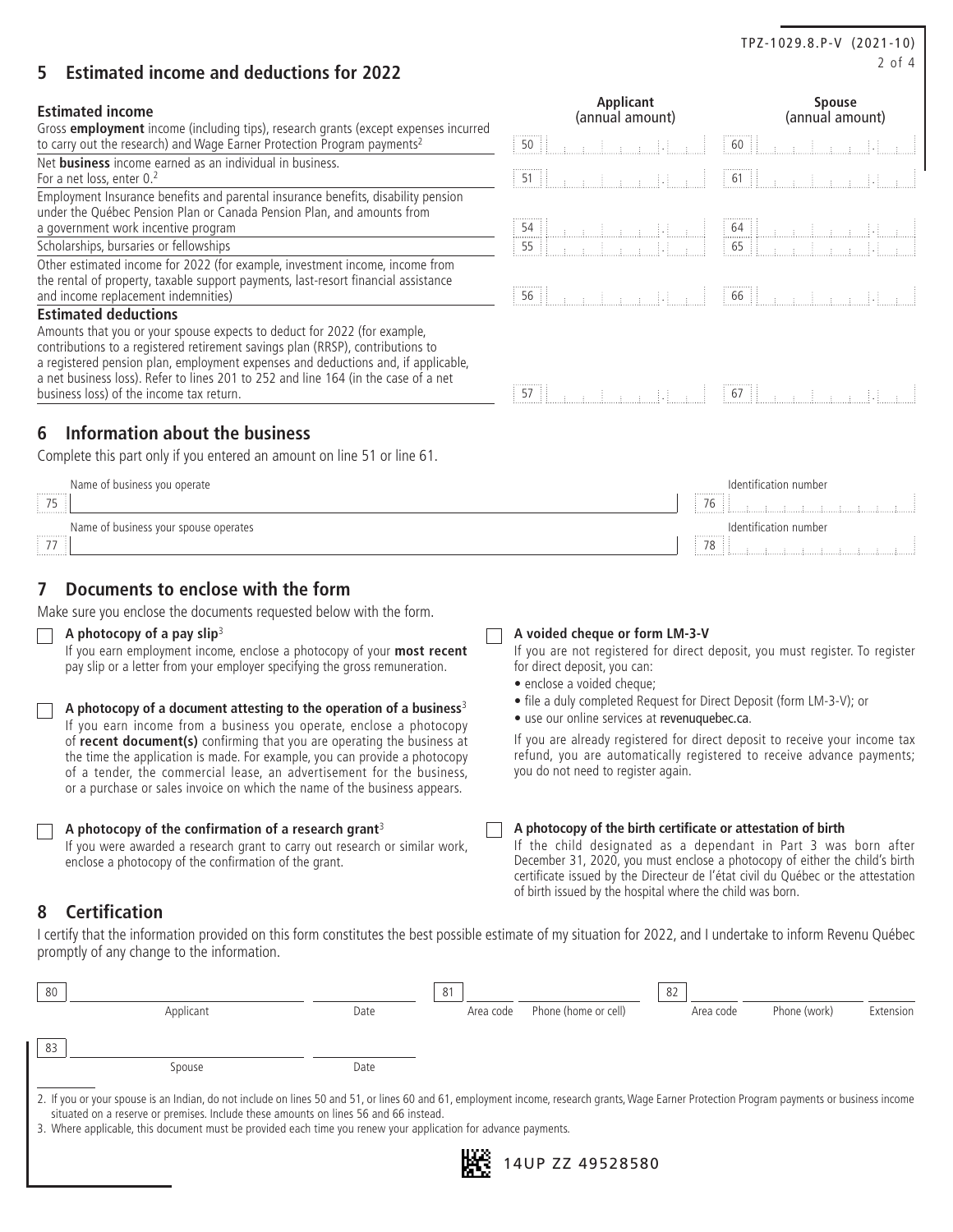# **Work Premium Tax Credit Application for Advance Payments** 2022

TPZ-1029.8.P-V (2021-10) 3 of 4

Please read the following information before completing the form. For more information, call us at one of the following numbers: 514 940-1481 (Montréal area), 418 266-1016 (Québec City area) or 1 855 291-6467 (toll-free). Send your application to Revenu Québec at one of the following addresses: C. P. 6300, succursale Place-Desjardins, Montréal (Québec) H5B 0A6 or 3800, rue de Marly, C. P. 25200, succursale Terminus, Québec (Québec) G1A 0A2.

# **1 Is this the right form for you?**

The work premium and the adapted work premium are refundable tax credits that may be claimed in the income tax return. Complete this form if you want to apply for advance payments of a portion of either premium to which you expect to be entitled for 2022.

To apply for advance payments, you must meet the requirements described below. We must receive this duly completed form, along with **the required documents**, by October 15, 2022.

The work premium and the adapted work premium are based on your income and your family situation (person living alone, couple with or without a dependent child, or single-parent family). Beyond certain income thresholds, the premium granted decreases.

If you have a spouse who also expects to be entitled to the work premium or to the adapted work premium, **only one of you** may apply for advance payments for the both of you.

# **2 Definitions**

# **Spouse**

The person who is married to you, is your de facto spouse or is living in a civil union with you.

#### Note

A **de facto spouse** is a person who:

- is living in a conjugal relationship with you and is the biological or adoptive parent (legally or in fact) of a child of whom you are also the parent;
- has been living in a conjugal relationship with you for at least 12 consecutive months (if you were separated for less than 90 days, the 12-month period is considered not to have been interrupted).

#### **Dependant**

Your or your spouse's child who is:

- a child for whom you or your spouse will receive the family allowance for the last month of 2022;
- a child who is under 18 at the end of 2022 and who ordinarily lives with you, is not the mother or father of a child who lives with her or him, and is not recognized as an emancipated minor by a competent authority (for example, a court). Where custody of the child is shared under an order, a judgment or, in the absence of the foregoing, a written agreement, the child is considered to ordinarily live with you if, for the last month of the year, you or your spouse has custody at least 40% of the time; or
- a child 18 or over who is pursuing vocational training at the secondary level or post-secondary studies and who can transfer to you or your spouse an amount for a child aged 18 or over enrolled in post-secondary studies in the 2022 income tax return.

#### Note

A person who is incarcerated cannot be considered your spouse or designated dependant.

A "person who is incarcerated" is a person confined to a prison or similar institution on December 31, 2022 (or on the date of the person's death, if the person dies in 2022), and who was incarcerated for a total of more than 183 days in 2022.

#### **Full-time student**

A person who during the year begins and completes one session of vocational training at the secondary level or post-secondary studies for which they spend **at least nine hours** per week on courses or work in the program they are enrolled in. If the person is pursuing part-time studies because they have a major functional deficiency within the meaning of the Regulation respecting financial assistance for education expenses, they must receive **at least 20 hours** of instruction per month as part of the program.

# **3 Requirements**

# **Work premium**

You are entitled to advance payments of the work premium if you meet the following requirements:

- You are actively participating in the labour market at the time of your application, that is, you earn employment or business income, or you receive amounts from a research grant.
- You **are not** a full-time student (if you are a full-time student, you are not entitled to the work premium unless, as at December 31, 2022, you are the mother or father of a child who lives with you).
- You are resident in Québec at the time of your application, and you are a Canadian citizen, an Indian, a permanent resident or a person on whom Canada has conferred refugee protection.
- You are not a person who is incarcerated.
- You are 18 or over on the first day of the month in which you submit your application, or you are under 18 and no one is entitled to receive the family allowance with regard to you for 2022.
- You designated a child as your dependant and estimate that, for 2022, you will be entitled to a work premium exceeding \$500, or you did not designate any dependant and estimate that your work premium will exceed \$300. You do not have to calculate your work premium yourself. We will do the calculation for you and notify you of the results. However, you have to provide information and figures that are as **accurate as possible**. If the amount to which you are actually entitled to is less than the estimated amount, you will have to pay income tax.
- You agree that the payments be made by direct deposit.

#### **Adapted work premium**

To be entitled to advance payments of the adapted work premium, you must meet the requirements for the work premium **and** you or your spouse must:

- receive in 2022, or have received in one of the past five years, an allowance under the Social Solidarity Program; or
- be entitled to the tax credit for a severe and prolonged impairment in mental and physical functions and have filed with us the Certificate Respecting an Impairment (form TP-752.0.14-V) or the federal Disability Tax Credit Certificate (form T2201).

You cannot receive advance payments of both the work premium and the adapted work premium. If you meet the eligibility requirements for advance payments of the adapted work premium, those are the payments you will receive.

Please note that we can deny your application or suspend or cancel your advance payments if you or your spouse received advance payments for a year prior to 2022 and did not file an income tax return for that year, or if we receive relevant information or documents. While processing your application, we may also ask for additional documents or information.